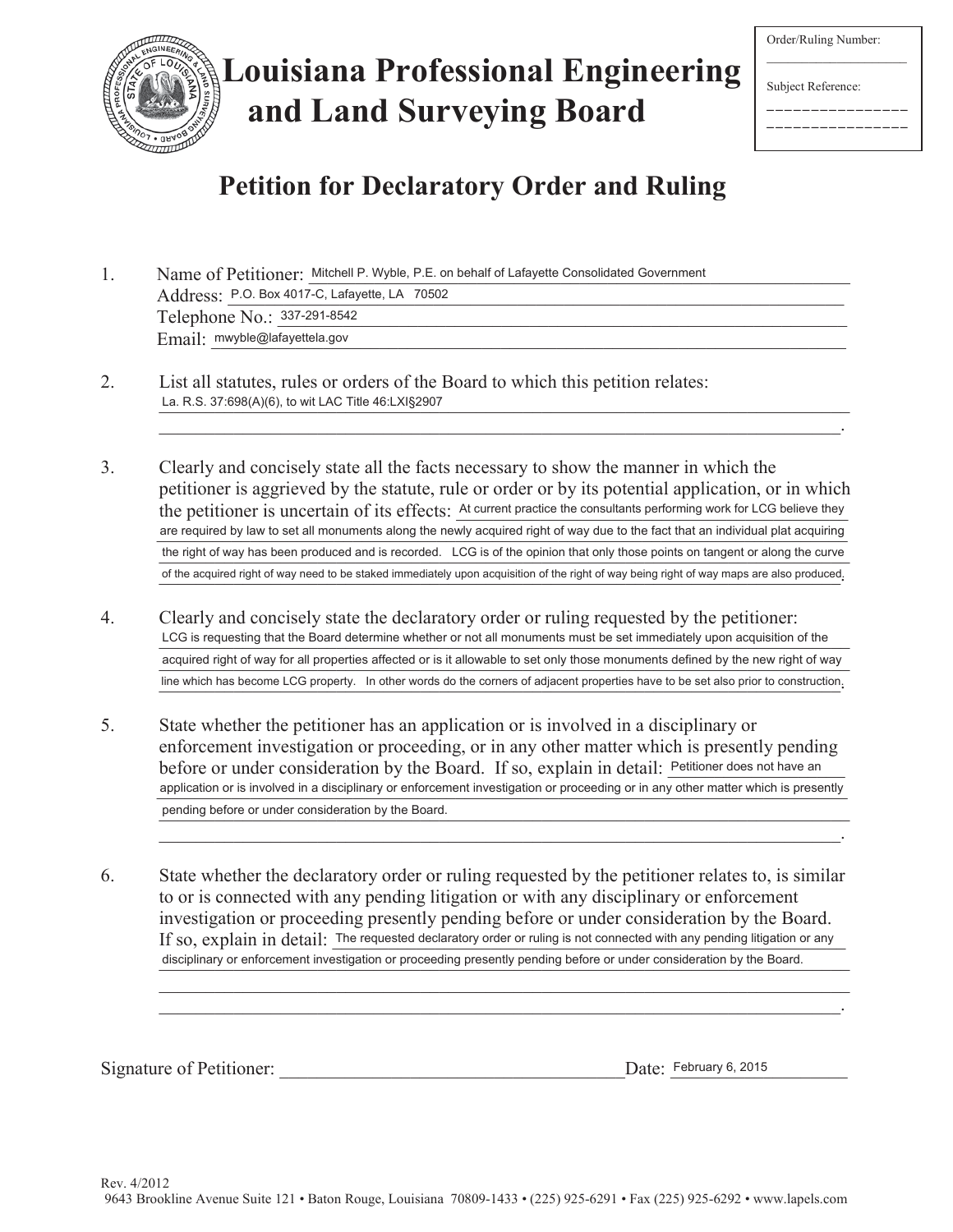## **LOUISIANA PROFESSIONAL ENGINEERING AND LAND SURVEYING BOARD 9643 Brookline Avenue, Suite 121 Baton Rouge, Louisiana 70809-1433**

# **RULING ON PETITION FOR DECLARATORY ORDER**

### **RULING NO. 2015-1**

1.

On February 6, 2015, Mitchell P. Wyble, P.E. ("Petitioner") filed with the Louisiana Professional Engineering and Land Surveying Board (the "Board") a petition for declaratory order and ruling pursuant to LAC Title 46:LXI§727.

2.

Petitioner states that professional land surveyors performing work for the Lafayette Consolidated Government believe they are required by law to set monuments at the intersecting property comers of all tracts of land which adjoin a strip of land acquired, or to be acquired, in fee for use as a road or street right-of-way; however the Lafayette Consolidated Government believes that said professional land surveyors are only required to set monuments at the points which define the boundaries of the new road or street right-of-way.

3.

Petitioner seeks a declaratory order as to whether a professional land surveyor is required to set monuments (a) at the intersecting property comers of all tracts of land which adjoin the new right-of-way or (b) only at the property comers of the new right-of-way, *i.e.,* the points which define the boundaries of the right-of-way.

4.

LAC Title 46:LXI§2901(C) provides as follows:

A boundary survey in this state shall only be performed by a professional land surveyor, licensed pursuant to the laws of this state, or persons under his/her responsible charge. The professional land surveyor shall at all times comply with the provisions of the licensure law and the rules of the board.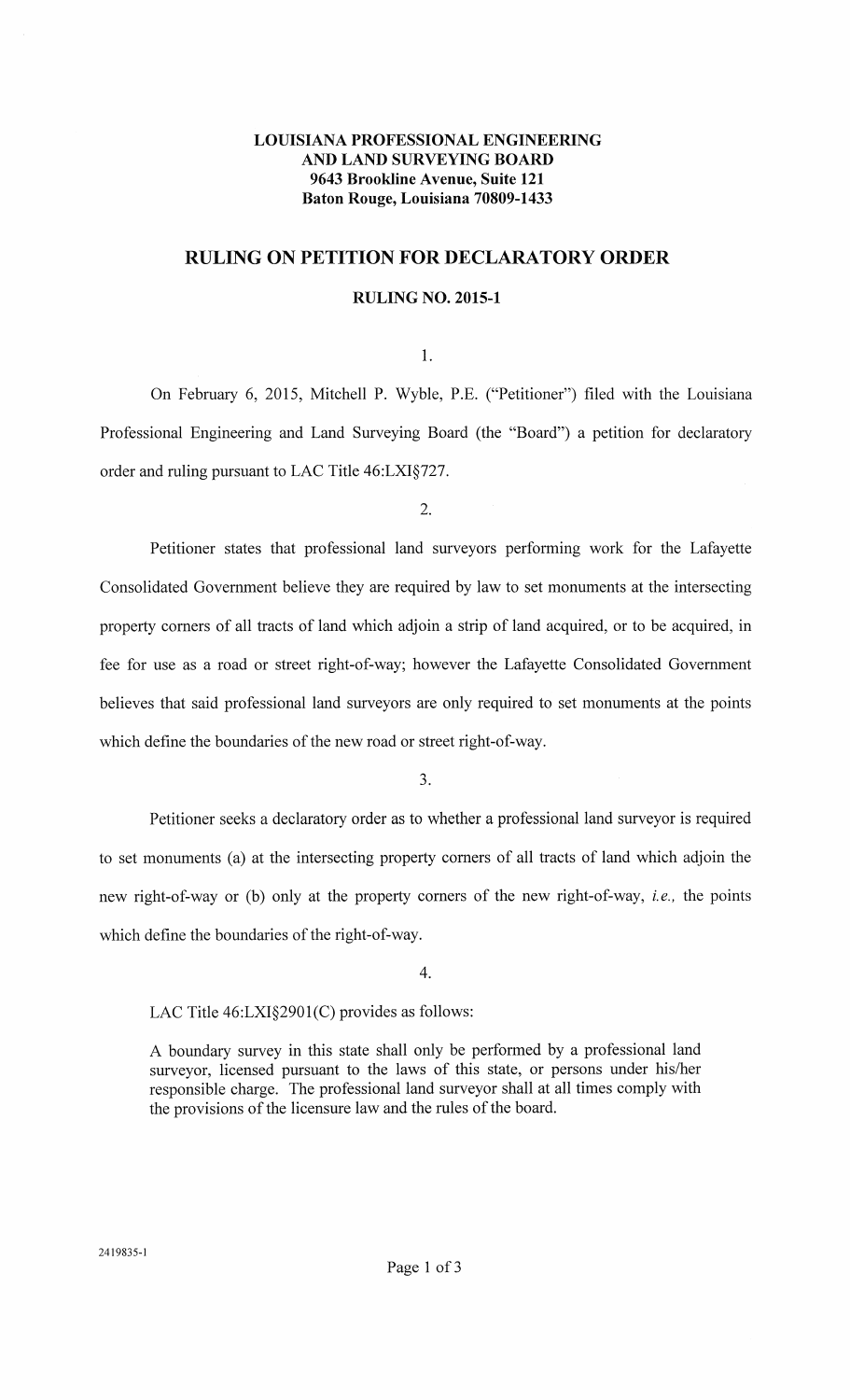LAC Title 46:LXI§2903(A) defines a "corner" as:

a point on a land boundary at which two or more boundary lines meet. It is not the same as a monument, which refers to the physical evidence of the comer's location on the ground.

6.

LAC Title 46:LXI§2903(A) defines a "monument" as:

a physical object or structure which marks the location of a comer or other survey point. In public lands surveys, the term *corner* is employed to denote a point determined by the surveying process, whereas the *monument* is the physical object installed, or structure erected, to mark the comer point upon the earth's surface. Monument and comer are not synonymous, though the two terms are often used in the same sense.

7.

LAC Title 46:LXI§2907(A) defines a "property boundary survey", in part, as:

a survey which, after careful study, investigation, and evaluation of major factors influencing the location of boundaries, results in the deliberate location or relocation on the ground of, and the recovery or installation of monuments that define the location and extent of, one or more boundaries.

8.

LAC Title 46:LXI§2907(C) provides, in pertinent part, as follows:

A property boundary survey shall result in the recovery, establishment or reestablishment of monumented comers and points of curvature and tangency. Reference monuments shall be established or reestablished when required by these standards (see Subsection E, "Monuments").

#### 9.

LAC Title 46:LXI§2907(E) provides, in pertinent part, as follows:

The professional land surveyor shall set monuments at all boundary or lot comers, including points of curvature and points of tangency unless monuments already exist or cannot be set due to physical obstructions.

#### **ORDER**

After due consideration of the petition for declaratory order and ruling filed by Petitioner

and after discussion by the Board during its meeting on March 16, 2015: